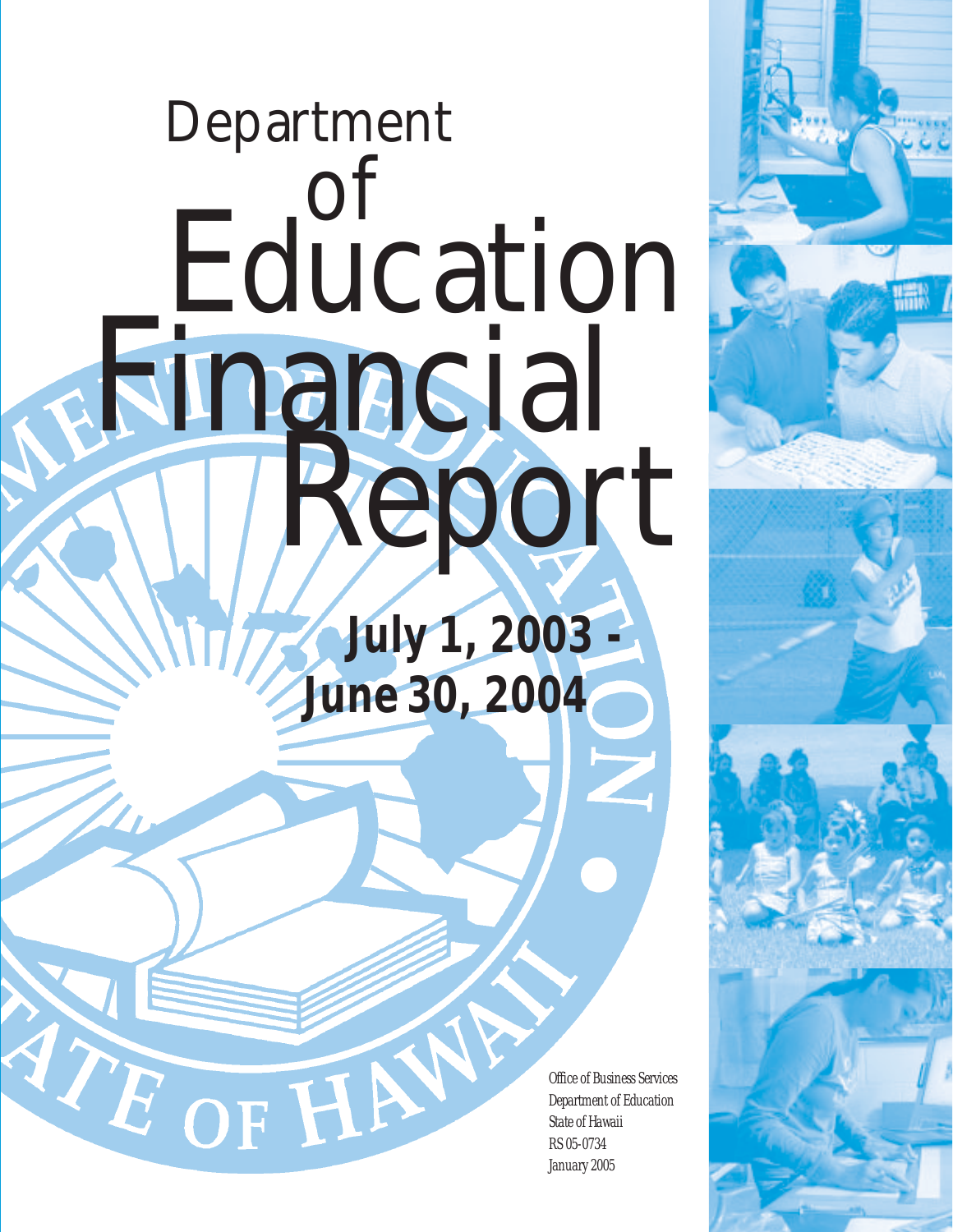

#### FOREWORD

This Annual Financial Report of the Department of Education is prepared each year to inform interested persons of the total cost of public education in the State of Hawaii.

The Financial Report provides both Operating and Capital Improvement Project fund information that is useful in presenting our educational system financing, expenditures and per pupil information.

We have included other operational costs that are allocable to education, such as school health services, repairs and maintenance of school facilities and other expenses incurred by state and county agencies for public education purposes.

sturio

Patricia Hamamoto Superintendent of Education

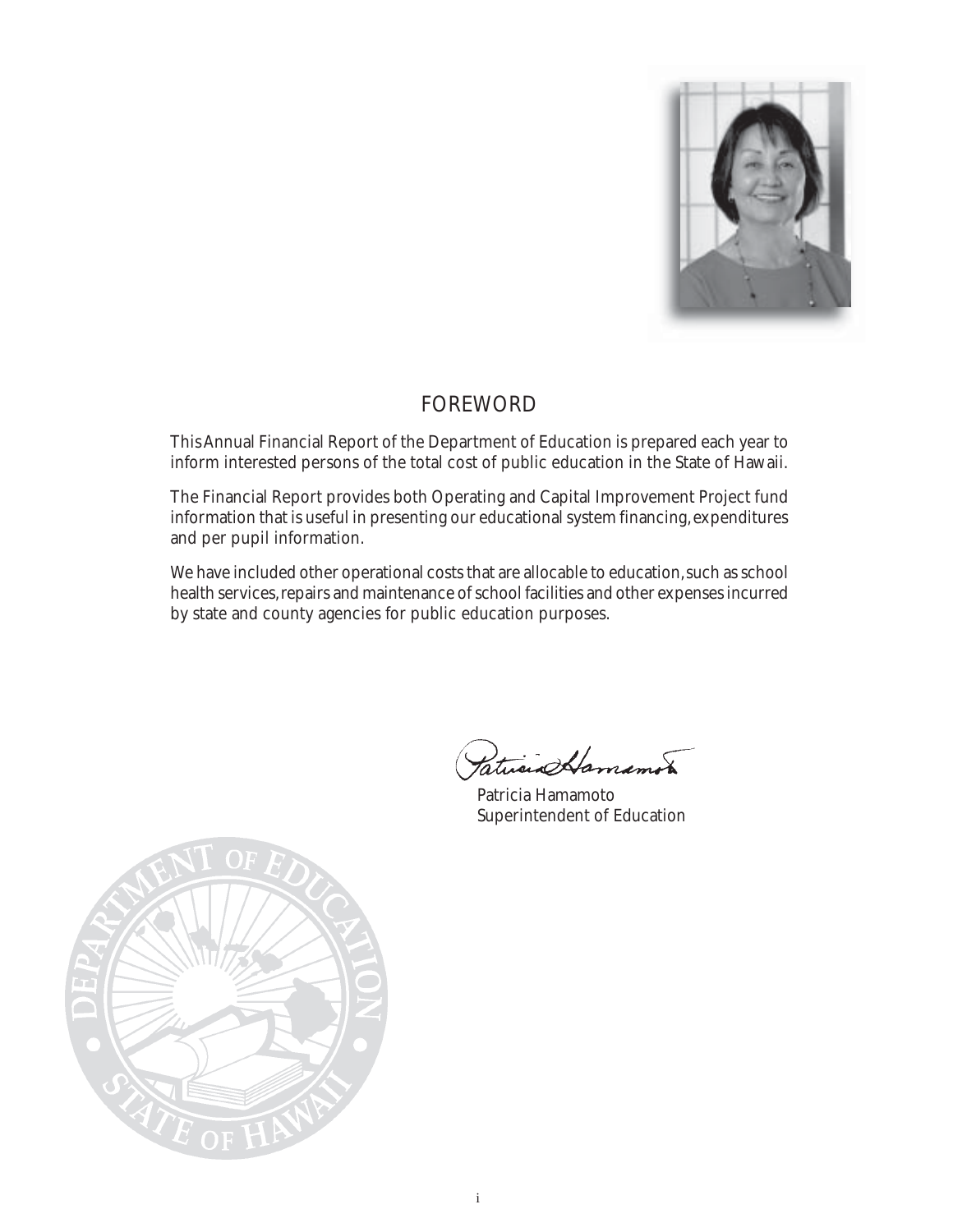## **CONTENTS**



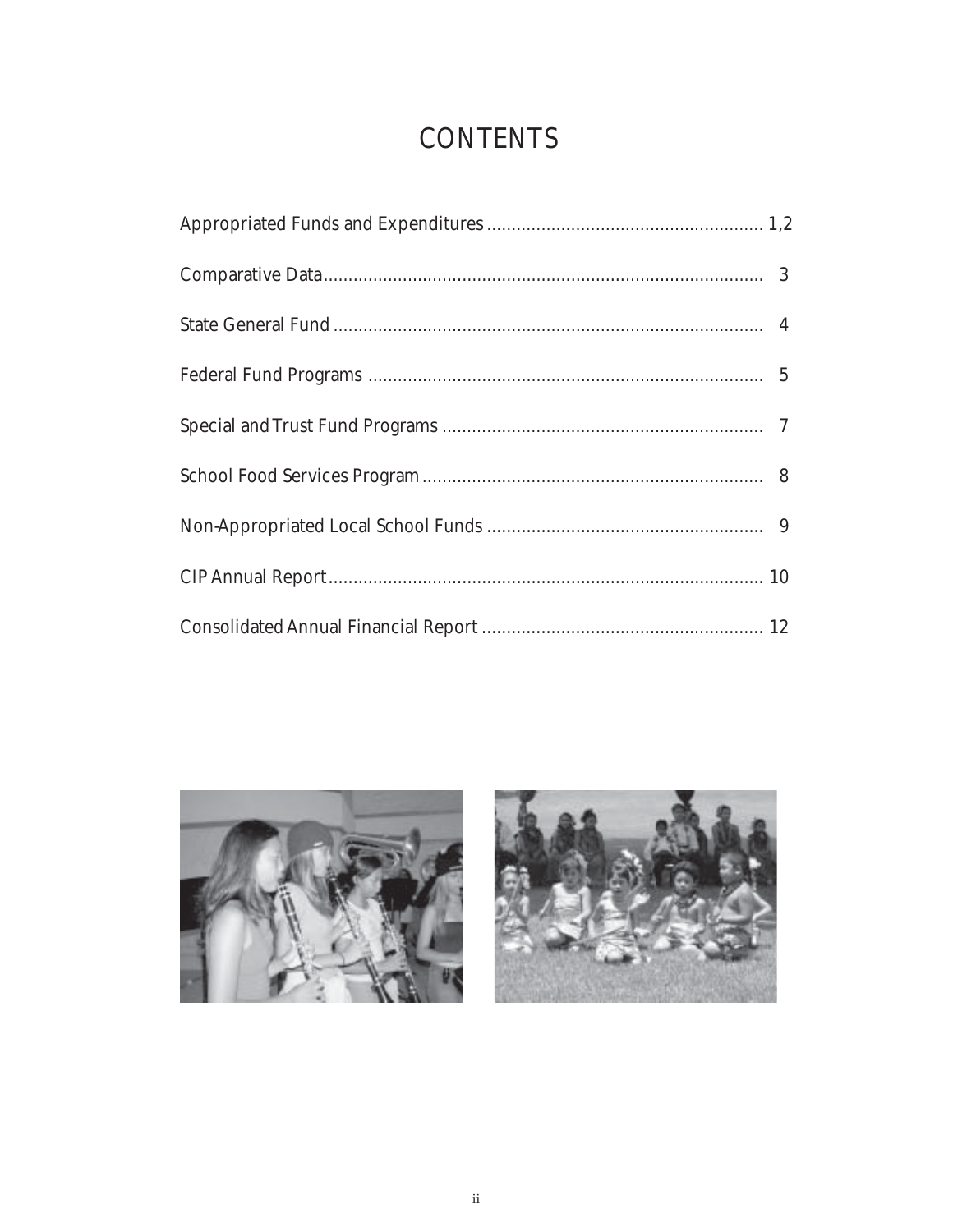# FINANCIAL HIGLIGHTS Fiscal Year 2003-2004

## APPROPRIATED FUNDS

The Department of Education was appropriated a total of \$1,876.4 million for FY 2003-04 from the General Fund, Federal Fund, Special Fund and Trust Fund. This is an increase of \$61.6 million or 3.4 percent from the previous year's appropriation of \$1,814.8 million. Increases by fund are: General Fund (\$1.2 million), Federal Fund (\$45.5 million), Special Fund (\$11.4 million) and Trust Fund (\$3.5 million).

For FY 2003-04 the General Fund appropriation of \$1,442.6 million included carryover funds of \$18.9 million for FY 2002-03 and \$3.8 million for FY 2001-02. General Fund recorded sizeable increases of funds allotted to the School Based Budgeting (\$17.6 million) and Comprehensive School Support (\$12.6 million). These increases were offset with decreases to the School Support (\$12.1 million), School Community Services (\$7.5 million) and the reduced General Fund carryover (\$8.9 million).

Federal grants available totaled \$365.0 million in FY 2003-04 compared to \$319.5 million in FY 2002-03, an increase of \$45.5 million or 14.2%. The following grants contributed significantly to the increases: Assistance to Federally Impacted Areas (\$15.2 million), NCLB State Grants (\$12.3 million) and Education of the Handicapped (\$10.0 million).

Special Fund receipts amounted to \$57.1 million in FY 2003-04 compared to \$45.7 million in FY 2002-03, an increase of \$11.4 million or 24.9%. Increased revenues from the A-Plus Intradepartment Transfer from the Department of Human Services for \$5.5 million and the School Lunch Program \$4.0 million accounted for 83% of the \$11.4 million.

Trust Fund receipts amounted to \$11.7 million in FY 2003-04 compared to \$8.2 million in FY 2002-03, an

Special Funds: \$57.1 Million (3.0%) Federal Funds: \$365.0 Million (19.5%) Trust Funds: \$11.7 Million (.6%)

General Funds: \$1,442.6 Million (76.9%)

increase of \$3.5 million or 42.7%. The Foundation and Other Grants account recorded the only sizeable increase of \$3.5 million.

#### APPROPRIATED FUNDS:

| <b>General Funds:</b> | \$1,442.6 Million 76.9%  |                     |        |
|-----------------------|--------------------------|---------------------|--------|
| <b>Federal Funds:</b> |                          | 365.0 Million 19.5% |        |
| <b>Special Funds:</b> |                          | 57.1 Million        | 3.0%   |
| <b>Trust Funds:</b>   |                          | 11.7 Million        | $.6\%$ |
|                       | \$1,876.4 Million 100.0% |                     |        |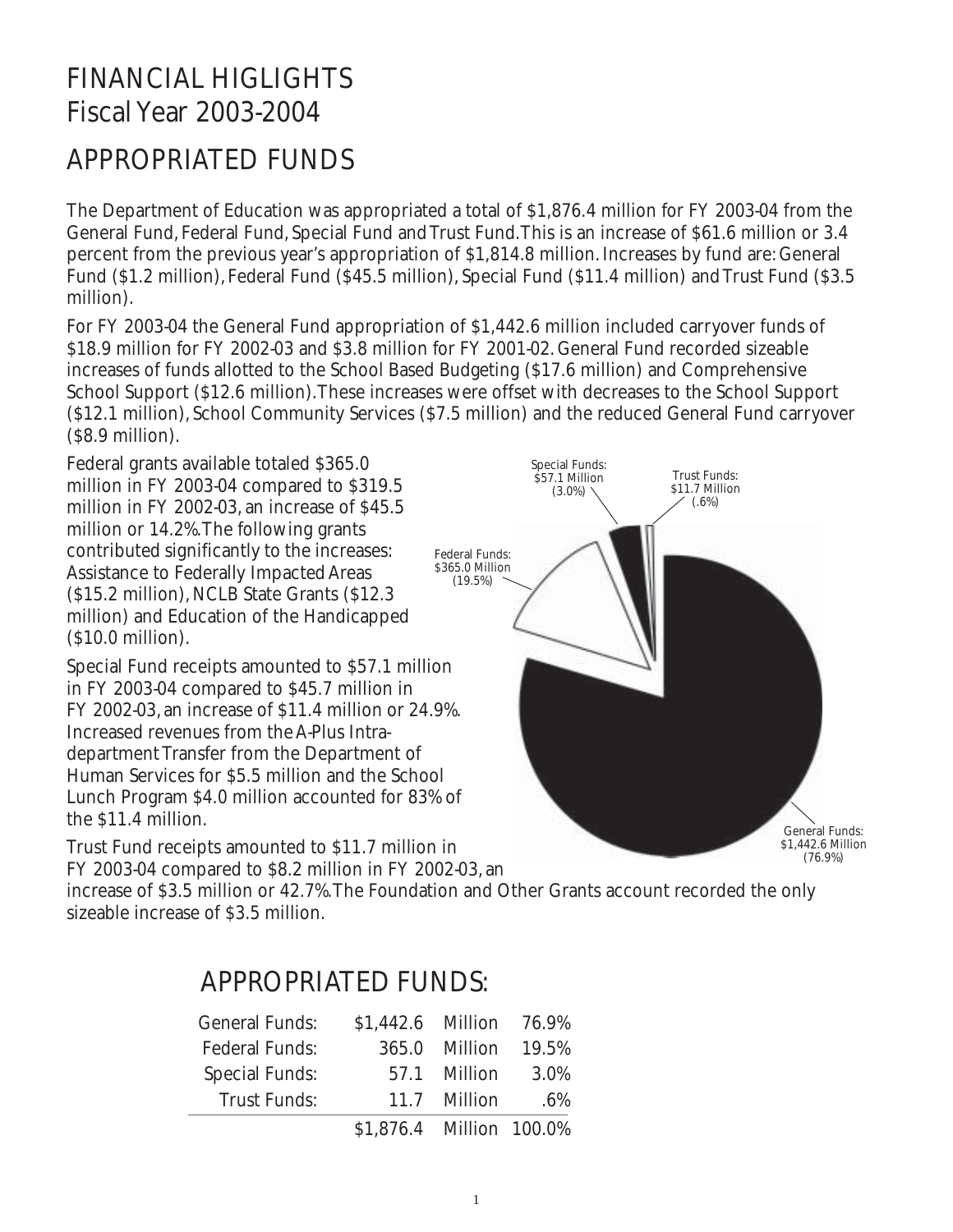# DEPARTMENT EXPENDITURES

The Department of Education expended a total of \$1,707.1 million in FY 2003-04. This is an increase \$95.8 million or 5.9% from the previous year's expenditures of \$1,611.3 million.

Personal Services expenditures of \$1,237.3 million accounted for 72.0% of the total expenditures and the remaining \$469.8 million in "Others" category accounted for 28.0%.

| <b>APPROPRIATED FUNDS AND EXPENDITURES</b><br>BY CATEGORY AND FUND TYPE (In Millions of Dollars) |           |         |                |              |              |         |
|--------------------------------------------------------------------------------------------------|-----------|---------|----------------|--------------|--------------|---------|
|                                                                                                  | General   | Federal | <b>Special</b> | <b>Trust</b> | <b>Total</b> | Percent |
| <b>General Appropriation</b>                                                                     | \$1,442.6 | \$365.0 | \$57.1         | \$11.7       | \$1,876.4    | 100.0%  |
| <b>Expenditures</b>                                                                              |           |         |                |              |              |         |
| <b>Personal Services</b>                                                                         | 1,097.7   | 123.8   | 14.7           | 1.1          | 1,237.3      | 72.0%   |
| <b>Others</b>                                                                                    | 331.1     | 107.8   | 25.1           | 5.8          | 469.8        | 28.0%   |
| <b>Total</b>                                                                                     | \$1,428.8 | S 231.6 | \$39.8         | <b>\$6.9</b> | \$1,707.1    | 100.0%  |
| <b>Unencumbered Balance</b>                                                                      | \$13.8    | \$133.4 | \$17.3         | \$4.8        | \$169.3      |         |

## EDUCATION-RELATED EXPENDITURES BY STATE AND COUNTY AGENCIES

A total of \$45.1 million was expended by the various state and county agencies for educational purposes in FY 2003-04. This is a decrease of \$1.1 million or 2.4% from the previous year's expenditures of \$46.2 million. In Fiscal Year 2003-04 the City and Counties of Honolulu, Hawaii, Maui and Kauai reported an increase in cost for public education however decreased expenditures reported from the Department of Health offset the increases.

The expenditures by the various state and county agencies for educational purposes are included in the "Other Funds" column in the Consolidated Annual Financial Report, Fiscal Year 2003-04. Expenditures in this category include state administration support (\$7.7 million), health services (\$14.0 million), school maintenance (\$22.8 million), safety and security (\$0.5 million) and student transportation cost (\$0.1million).

# PER PUPIL EXPENDITURE

The average per pupil expenditure increased from \$8,374.47 in FY 2002-03 to \$9,042.58 in FY 2003-04, an increase of \$668.11 or 8.0%. Expenditure increases in payroll costs contributed significantly to the increase in per pupil costs. The community services (Adult Education) expenditures of \$11.5 million are excluded in computing the average per pupil expenditure because those costs are not reflected in comparable national costs of public education averages. The average daily enrollment of the charter school students is included in the computation of the average per pupil expenditure.

# ENROLLMENT

The average daily enrollment of pupils decreased from 182,080 in FY 2002-03 to 179,355 in FY 2003-04, a decrease of 2,725 pupils. All districts recorded a decrease in the average daily enrollment. The daily enrollment in the department's regular and special schools recorded a decrease of 3,909 pupils while the charter schools had an increase of 1,184 pupils.

Detailed financial highlights are presented on the following pages.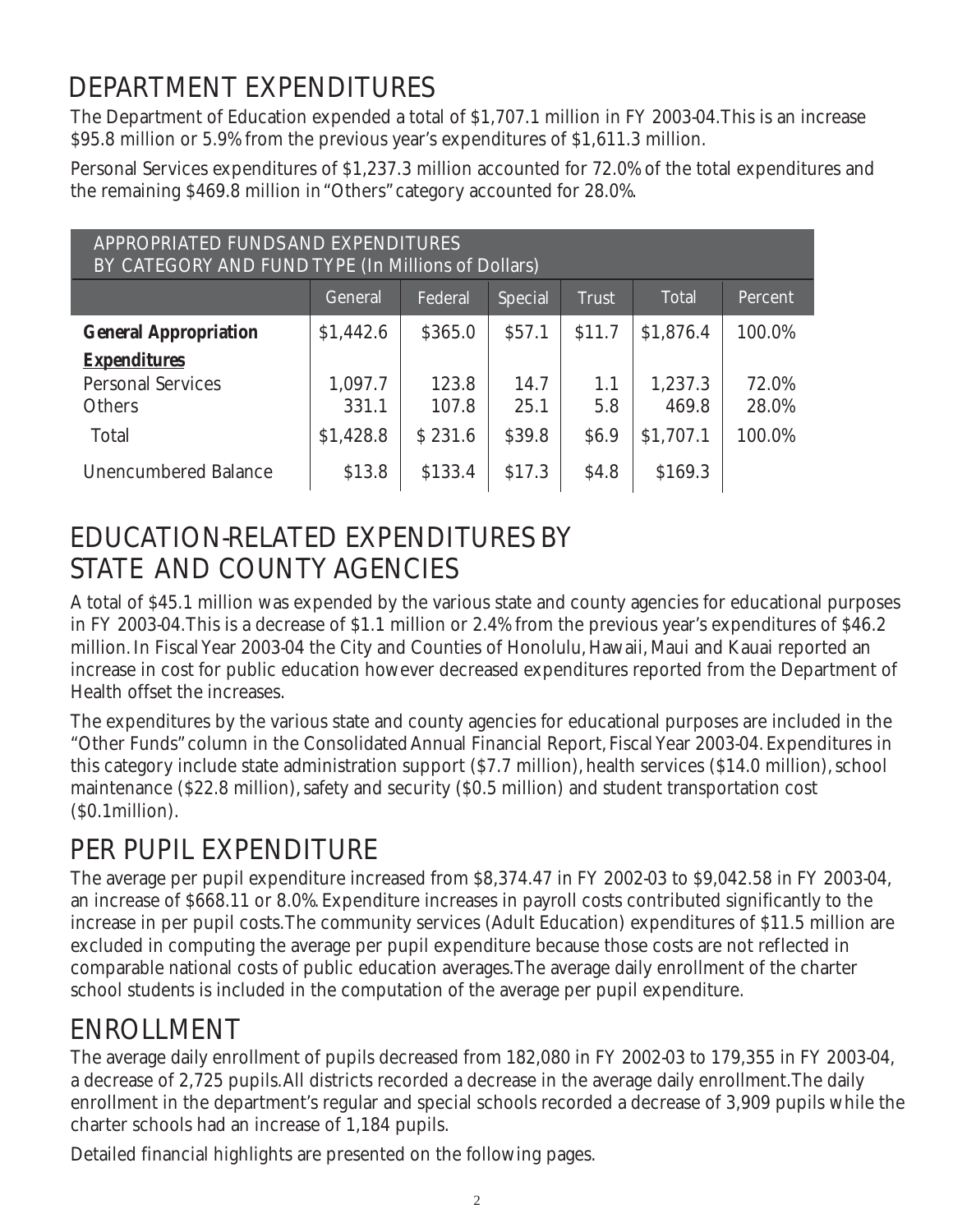#### COMPARATIVE DATA Fiscal Years 2002-03 and 2003-04

|                           | (In Millions of Dollars) | <b>Percent</b> |                               |                               |
|---------------------------|--------------------------|----------------|-------------------------------|-------------------------------|
| <b>APPROPRIATED FUNDS</b> | FY 2002-03               | FY 2003-04     | <b>Increase</b><br>(Decrease) | <b>Increase</b><br>(Decrease) |
| <b>General Funds</b>      | \$1,441.4                | \$1,442.6      | \$1.2                         | 0.1                           |
| <b>Federal Funds</b>      | 319.5                    | 365.0          | 45.5                          | 14.2                          |
| <b>Special Funds</b>      | 45.7                     | 57.1           | 11.4                          | 24.9                          |
| <b>Trust Funds</b>        | 8.2                      | 11.7           | 3.5                           | 42.7                          |
| <b>Total</b>              | \$1,814.8                | \$1,876.4      | <b>\$61.6</b>                 | 3.4                           |

|                      | (In Millions of Dollars) | <b>Percent</b> |                               |                               |
|----------------------|--------------------------|----------------|-------------------------------|-------------------------------|
| <b>EXPENDITURES</b>  | FY 2002-03               | FY 2003-04     | <b>Increase</b><br>(Decrease) | <b>Increase</b><br>(Decrease) |
| <b>General Funds</b> | \$1,418.8                | \$1,428.8      | \$10.0                        | 0.7                           |
| <b>Federal Funds</b> | 164.2                    | 231.6          | 67.4                          | 41.0                          |
| <b>Special Funds</b> | 23.7                     | 39.8           | 16.1                          | 67.9                          |
| <b>Trust Funds</b>   | 4.6                      | 6.9            | 2.3                           | 50.0                          |
| <b>Total</b>         | \$1,611.3                | \$1,707.1      | \$95.8                        | 5.9                           |

| <b>PUPIL COST</b>                                    | FY 2002-03 | <b>FY 2003-04</b> | <b>Increase</b><br>(Decrease) | <b>Percent</b><br><b>Increase</b><br>(Decrease) |
|------------------------------------------------------|------------|-------------------|-------------------------------|-------------------------------------------------|
| Per Pupil Cost Based on<br><b>Average Enrollment</b> | \$8,374.47 | \$9,042.58        | \$668.11                      | 8.0                                             |

| <b>ENROLLMENT AND</b><br><b>NUMBER OF SCHOOLS</b> | FY 2002-03 | FY 2003-04 | <b>Increase</b><br>(Decrease) |
|---------------------------------------------------|------------|------------|-------------------------------|
| <b>Average Daily Enrollment</b>                   |            |            |                               |
| <b>Regular/Special Schools</b>                    | 178,947    | 175,038    | (3,909)                       |
| <b>Charter Schools</b>                            | 3,133      | 4,317      | 1,184                         |
| <b>Total Average Daily Enrollment</b>             | 182,080    | 179,355    | (2,725)                       |
| <b>Number of Schools</b>                          | 284        | 285        |                               |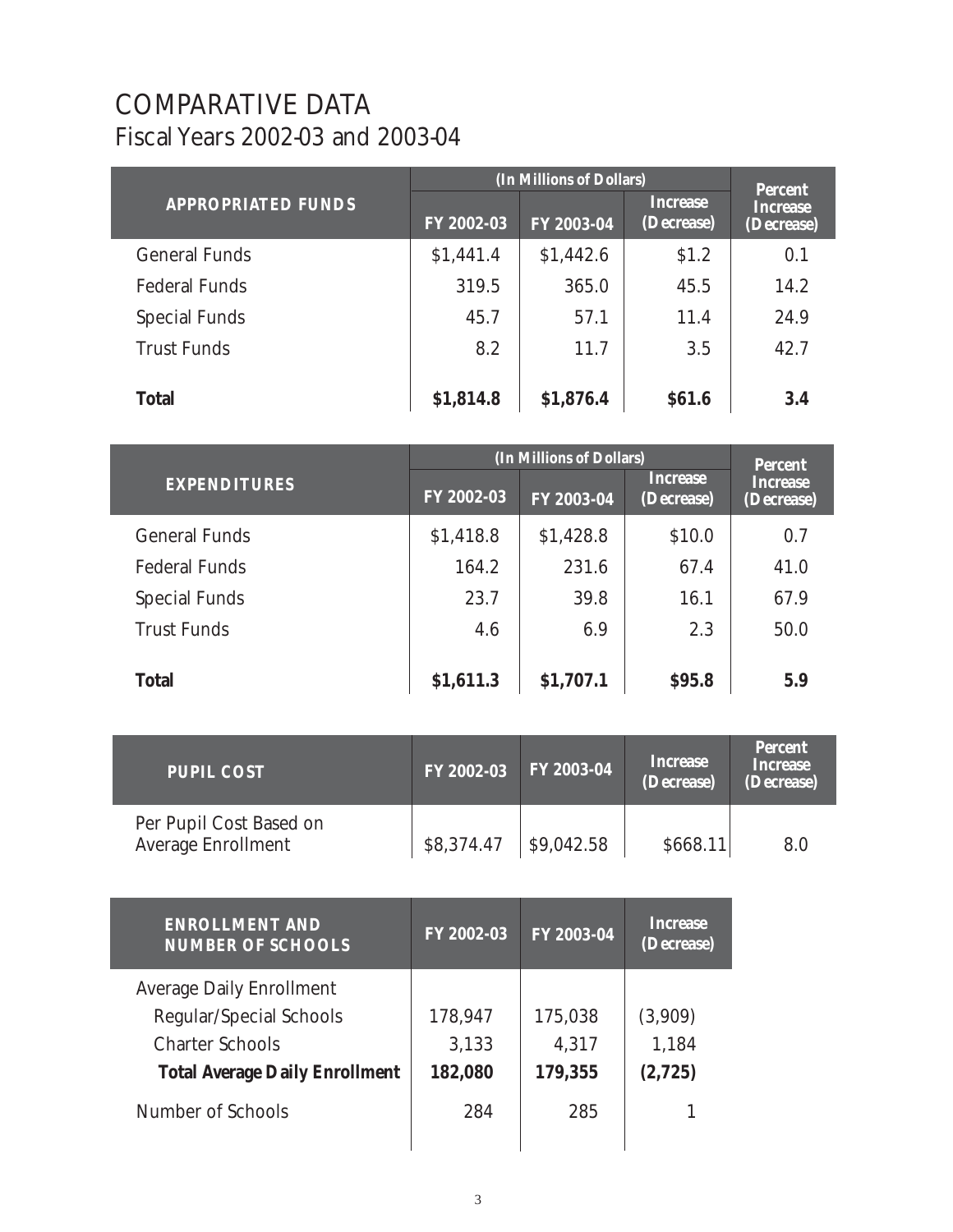# SCHEDULE OF GENERAL FUND APPROPRIATION AND EXPENDITURES Fiscal Years 2002-03 and 2003-04

| <b>PROGRAMS</b>                            | FY 2002-03      | <b>Percent</b> | FY 2003-04      | <b>Percent</b> |
|--------------------------------------------|-----------------|----------------|-----------------|----------------|
| <b>GENERAL FUND APPROPRIATION</b>          | \$1,441,443,198 |                | \$1,442,633,331 |                |
| <b>EXPENDITURES</b>                        |                 |                |                 |                |
| <b>INSTRUCTIONAL SERVICES</b>              |                 |                |                 |                |
| <b>Regular Instruction</b>                 | \$552,456,612   |                | \$567,493,123   |                |
| <b>Special Education</b>                   | 338,521,577     |                | 351,186,403     |                |
| <b>Compensatory Education</b>              | 14,906,232      |                | 15,441,119      |                |
| <b>Other Instructional Programs</b>        | 37,514,903      |                | 29,004,956      |                |
| TOTAL-INSTRUCTIONAL SERVICES               | \$943,399,324   | 72%            | \$963,125,601   | 73%            |
| <b>SUPPORT SERVICES</b>                    |                 |                |                 |                |
| <b>State &amp; District Administration</b> | \$41,398,278    |                | \$43,708,430    |                |
| <b>TOTAL-SUPPORT SERVICES</b>              | \$41,398,278    | 3%             | \$43,708,430    | 3%             |
| <b>INSTRUCTIONAL SUPPORT</b>               |                 |                |                 |                |
| Counseling                                 | \$29,366,794    |                | \$29,672,217    |                |
| <b>School Libraries</b>                    | 21,740,334      |                | 22,198,561      |                |
| <b>School Administration</b>               | 101,077,239     |                | 103,983,546     |                |
| <b>Professional Development</b>            | 5,939,893       |                | 6,506,033       |                |
| <b>Curriculum Services</b>                 | 7,422,959       |                | 6,611,739       |                |
| TOTAL-INSTRUCTIONAL SUPPORT                | \$165,547,219   | 13%            | \$168,972,096   | 13%            |
| <b>SCHOOL SUPPORT</b>                      |                 |                |                 |                |
| <b>Safety and Security Services</b>        | \$6,544,452     |                | \$8,024,073     |                |
| <b>School Food Services</b>                | 27,792,179      |                | 9,879,962       |                |
| <b>Operation &amp; Maintenance</b>         | 79,808,826      |                | 87,258,391      |                |
| <b>Other School Support</b>                | 329,551         |                | 379,226         |                |
| <b>Pupil Transportation Services</b>       | 24,336,705      |                | 21,279,119      |                |
| <b>TOTAL-SCHOOL SUPPORT</b>                | \$138,811,713   | 11%            | \$126,820,771   | 10%            |
| <b>COMMUNITY SERVICES</b>                  |                 |                |                 |                |
| <b>Adult Education</b>                     | \$7,161,208     |                | \$7,273,515     |                |
| TOTAL-COMMUNITY SERVICES                   | \$7,161,208     | 1%             | \$7,273,515     | 1%             |
| <b>TOTAL EXPENDITURES</b>                  | \$1,296,317,742 | 100%           | \$1,309,900,413 | 100%           |
| <b>Debt Service Costs</b>                  | \$122,313,251   |                | \$98,933,822    |                |
| <b>Expensed As Fringe Costs</b>            | \$0             |                | \$19,917,198    |                |
| <b>GRAND TOTAL EXPENDITURES</b>            | \$1,418,630,993 |                | \$1,428,751,433 |                |
| TOTAL GENERAL FUND BALANCE                 | \$22,812,205    |                | \$13,881,898    |                |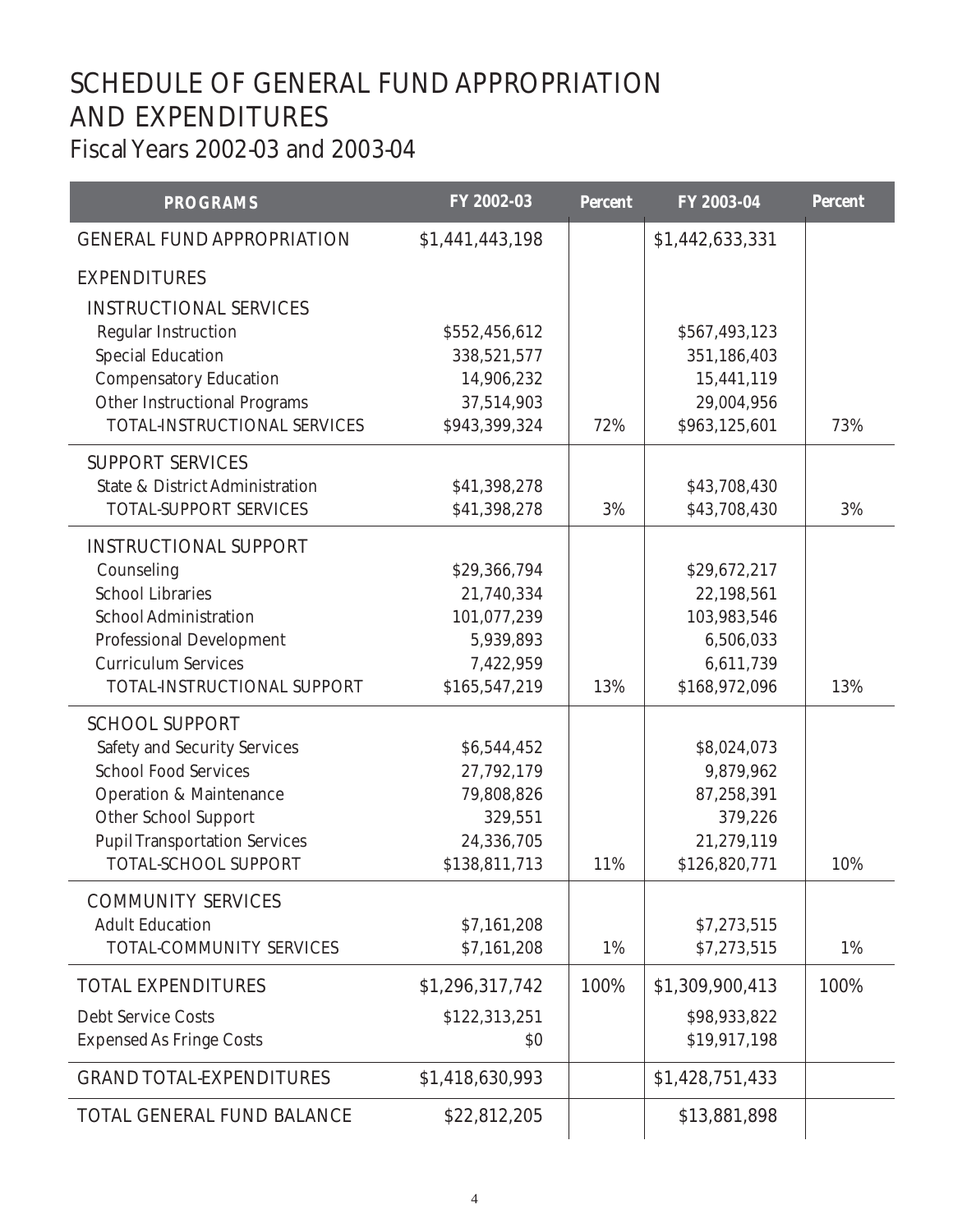## FEDERAL FUND RECEIPTS AND EXPENDITURES **Fiscal Year 2003-2004**

| <b>GRANTS</b>                         | <b>Total Funds</b><br><b>Available</b> | <b>Expenditures</b><br>and<br><b>Encumbrances</b> | <b>Balance</b><br><b>Available</b> | <b>Lapsed</b> |
|---------------------------------------|----------------------------------------|---------------------------------------------------|------------------------------------|---------------|
| <b>INSTRUCTIONAL SERVICE GRANTS</b>   |                                        |                                                   |                                    |               |
|                                       |                                        |                                                   |                                    |               |
|                                       |                                        |                                                   |                                    |               |
| No Child Left Behind Grants           |                                        |                                                   |                                    |               |
|                                       |                                        |                                                   |                                    |               |
|                                       |                                        |                                                   |                                    |               |
|                                       |                                        |                                                   |                                    |               |
|                                       |                                        |                                                   |                                    |               |
|                                       |                                        |                                                   |                                    |               |
|                                       |                                        |                                                   |                                    |               |
|                                       |                                        |                                                   |                                    |               |
|                                       |                                        |                                                   |                                    |               |
|                                       |                                        |                                                   |                                    |               |
|                                       |                                        |                                                   |                                    |               |
|                                       |                                        |                                                   |                                    |               |
|                                       |                                        |                                                   |                                    |               |
|                                       |                                        |                                                   |                                    |               |
|                                       |                                        |                                                   |                                    |               |
|                                       |                                        |                                                   |                                    |               |
|                                       |                                        |                                                   |                                    |               |
|                                       |                                        |                                                   |                                    |               |
| <b>Bilingual Bicultural Projects:</b> |                                        |                                                   |                                    |               |
|                                       |                                        |                                                   |                                    |               |
|                                       |                                        |                                                   |                                    |               |
|                                       |                                        |                                                   |                                    |               |
|                                       |                                        |                                                   |                                    |               |
|                                       |                                        |                                                   |                                    |               |
|                                       |                                        |                                                   |                                    |               |
|                                       |                                        |                                                   |                                    |               |
|                                       |                                        |                                                   |                                    |               |
|                                       |                                        |                                                   |                                    |               |
|                                       |                                        |                                                   |                                    |               |
|                                       |                                        |                                                   |                                    |               |
|                                       |                                        |                                                   |                                    |               |
|                                       |                                        |                                                   |                                    |               |
|                                       |                                        |                                                   |                                    |               |
|                                       |                                        |                                                   |                                    |               |
|                                       |                                        |                                                   |                                    |               |
|                                       |                                        |                                                   |                                    |               |
|                                       |                                        |                                                   |                                    |               |
|                                       |                                        |                                                   |                                    |               |
|                                       |                                        |                                                   |                                    |               |
|                                       |                                        |                                                   |                                    |               |
|                                       |                                        |                                                   |                                    |               |
|                                       |                                        |                                                   |                                    |               |
|                                       |                                        |                                                   |                                    |               |
|                                       |                                        |                                                   |                                    |               |
|                                       |                                        |                                                   |                                    |               |
|                                       |                                        |                                                   |                                    |               |
|                                       |                                        |                                                   |                                    |               |
|                                       |                                        |                                                   |                                    |               |
|                                       |                                        |                                                   |                                    |               |
|                                       |                                        |                                                   |                                    |               |
|                                       |                                        |                                                   |                                    |               |

(continued on next page)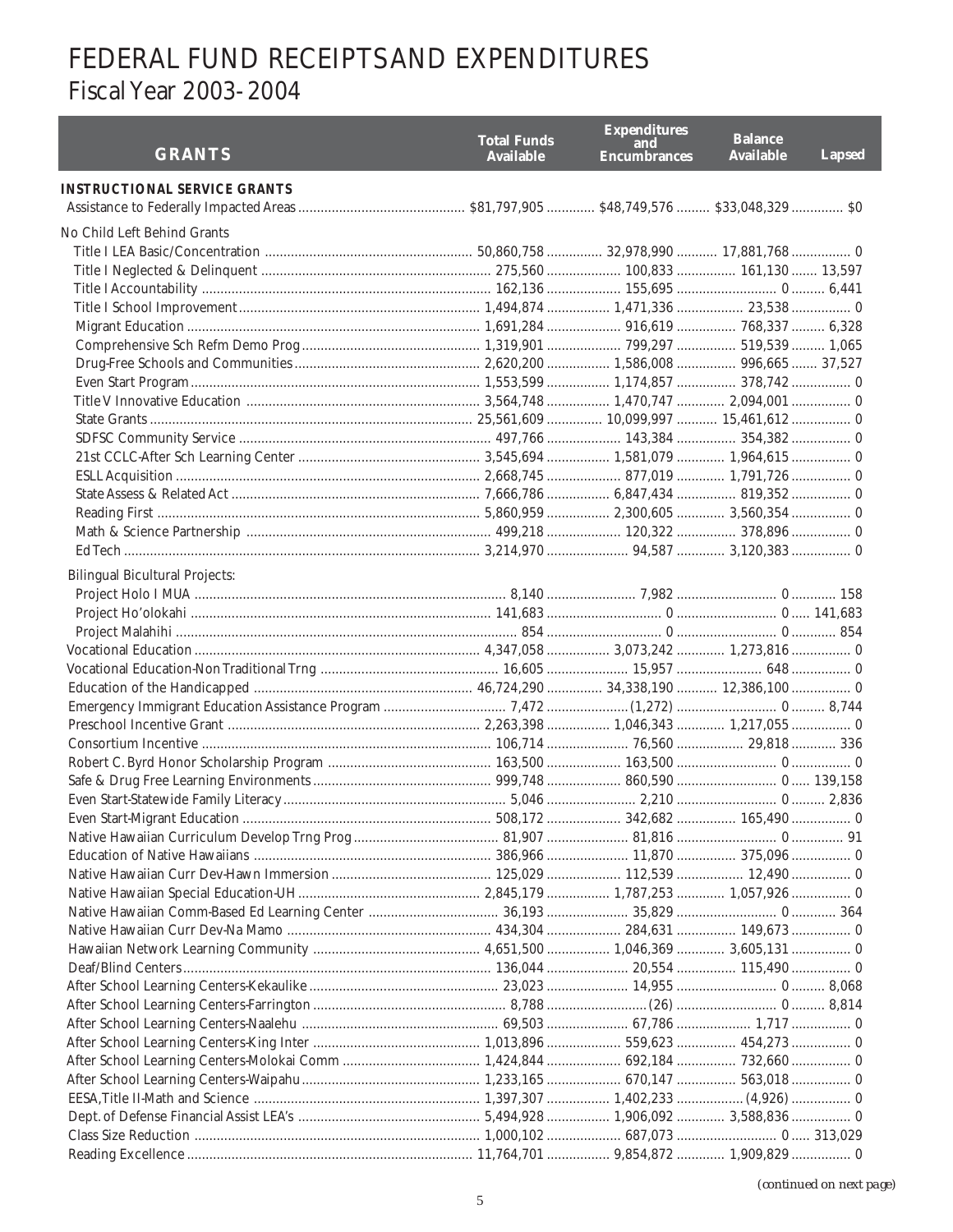# FEDERAL FUND RECEIPTS AND EXPENDITURES (*Continued*) Fiscal Year 2003- 2004

|                                              |                                        | <b>Expenditures</b>        |                                    |        |
|----------------------------------------------|----------------------------------------|----------------------------|------------------------------------|--------|
| <b>GRANTS</b>                                | <b>Total Funds</b><br><b>Available</b> | and<br><b>Encumbrances</b> | <b>Balance</b><br><b>Available</b> | Lapsed |
|                                              |                                        |                            |                                    |        |
|                                              |                                        |                            |                                    |        |
|                                              |                                        |                            |                                    |        |
|                                              |                                        |                            |                                    |        |
|                                              |                                        |                            |                                    |        |
|                                              |                                        |                            |                                    |        |
|                                              |                                        |                            |                                    |        |
|                                              |                                        |                            |                                    |        |
|                                              |                                        |                            |                                    |        |
|                                              |                                        |                            |                                    |        |
|                                              |                                        |                            |                                    |        |
|                                              |                                        |                            |                                    |        |
|                                              |                                        |                            |                                    |        |
|                                              |                                        |                            |                                    |        |
|                                              |                                        |                            |                                    |        |
|                                              |                                        |                            |                                    |        |
|                                              |                                        |                            |                                    |        |
|                                              |                                        |                            |                                    |        |
|                                              |                                        |                            |                                    |        |
|                                              |                                        |                            |                                    |        |
|                                              |                                        |                            |                                    |        |
|                                              |                                        |                            |                                    |        |
|                                              |                                        |                            |                                    |        |
| <b>FOOD SERVICE GRANTS</b>                   |                                        |                            |                                    |        |
|                                              |                                        |                            |                                    |        |
|                                              |                                        |                            |                                    |        |
|                                              |                                        |                            |                                    |        |
|                                              |                                        |                            |                                    |        |
| <b>ADMINISTRATIVE SUPPORT SERVICE GRANTS</b> |                                        |                            |                                    |        |
|                                              |                                        |                            |                                    |        |
|                                              |                                        |                            |                                    |        |
|                                              |                                        |                            |                                    |        |
|                                              |                                        |                            |                                    |        |
|                                              |                                        |                            |                                    |        |
|                                              |                                        |                            |                                    |        |
|                                              |                                        |                            |                                    |        |
|                                              |                                        |                            |                                    |        |
|                                              |                                        |                            |                                    |        |
|                                              |                                        |                            |                                    |        |
|                                              |                                        |                            |                                    |        |
|                                              |                                        |                            |                                    |        |
|                                              |                                        |                            |                                    |        |
|                                              |                                        |                            |                                    |        |
|                                              |                                        |                            |                                    |        |
|                                              |                                        |                            |                                    |        |
|                                              |                                        |                            |                                    |        |
|                                              |                                        |                            |                                    |        |
| <b>PUBLIC SERVICE GRANTS</b>                 |                                        |                            |                                    |        |
|                                              |                                        |                            |                                    |        |
|                                              |                                        |                            |                                    |        |
|                                              |                                        |                            |                                    |        |
|                                              |                                        |                            |                                    |        |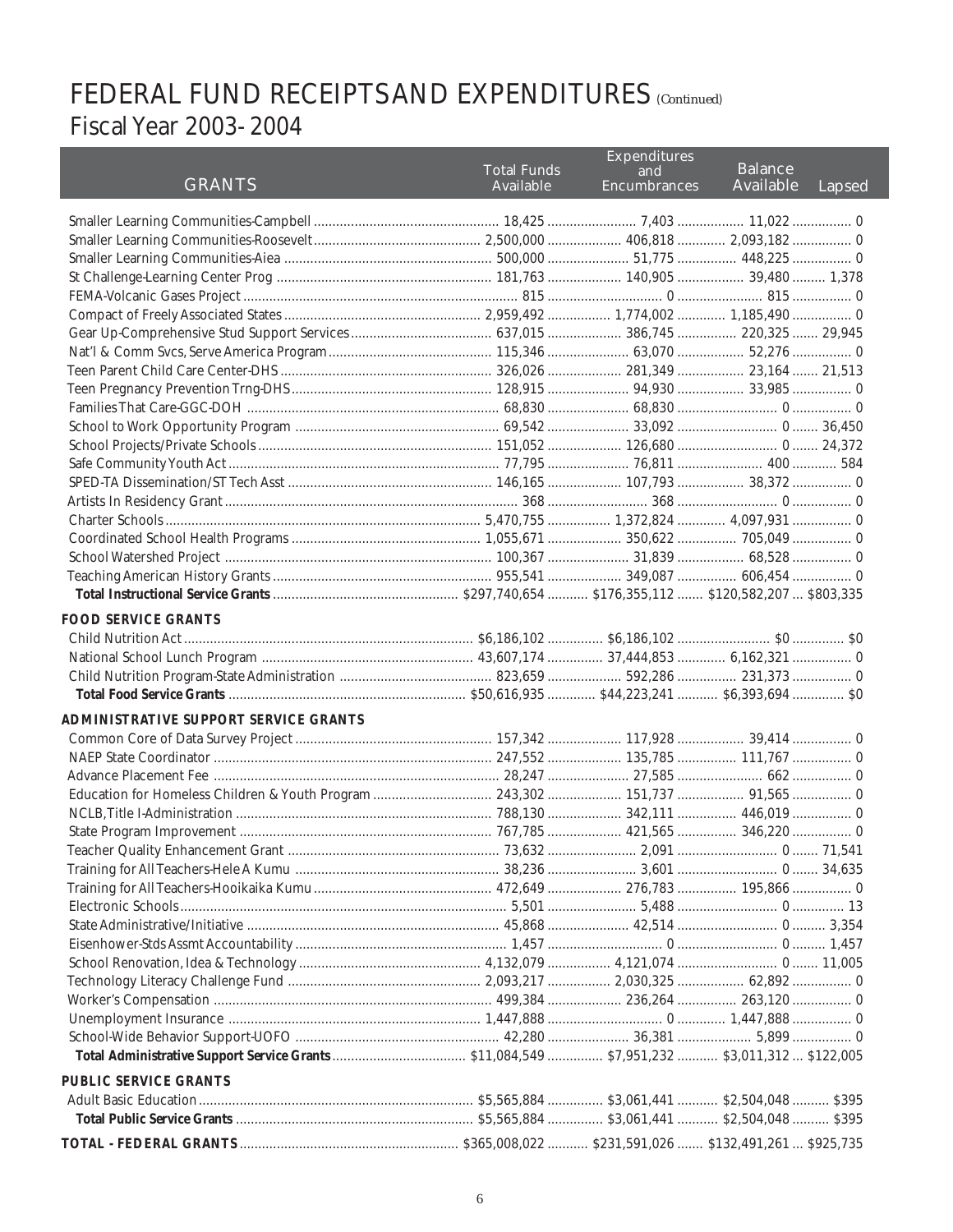## SPECIAL FUND PROGRAMS, RECEIPTS AND EXPENDITURES Fiscal Year 2003- 2004

| <b>PROGRAMS</b>                                                           | <b>Total Funds</b><br><b>Available</b> | <b>Expenditures</b><br>and<br><b>Encumbrances</b> | <b>Balance</b> |
|---------------------------------------------------------------------------|----------------------------------------|---------------------------------------------------|----------------|
|                                                                           |                                        |                                                   |                |
|                                                                           |                                        |                                                   |                |
|                                                                           |                                        |                                                   |                |
|                                                                           |                                        |                                                   |                |
|                                                                           |                                        |                                                   |                |
|                                                                           |                                        |                                                   |                |
|                                                                           |                                        |                                                   |                |
|                                                                           |                                        |                                                   |                |
|                                                                           |                                        |                                                   |                |
|                                                                           |                                        |                                                   |                |
|                                                                           |                                        |                                                   |                |
| Reimbursement for Lost Textbooks and Equipment  830,163  207,569  622,594 |                                        |                                                   |                |
|                                                                           |                                        |                                                   |                |
|                                                                           |                                        |                                                   |                |
|                                                                           |                                        |                                                   |                |
|                                                                           |                                        |                                                   |                |
| <b>Searching Discretionary Grants and</b>                                 |                                        |                                                   |                |
|                                                                           |                                        |                                                   |                |

#### TRUST FUND PROGRAMS, RECEIPTS AND EXPENDITURES Fiscal Year 2003- 2004

| <b>PROGRAMS</b> | Total Funds<br><b>Available</b> | <b>Expenditures</b><br>and 7<br><b>Encumbrances</b> | <b>Balance</b> |
|-----------------|---------------------------------|-----------------------------------------------------|----------------|
|                 |                                 |                                                     |                |
|                 |                                 |                                                     |                |
|                 |                                 |                                                     |                |
|                 |                                 |                                                     |                |
|                 |                                 |                                                     |                |
|                 |                                 |                                                     |                |
|                 |                                 |                                                     |                |
|                 |                                 |                                                     |                |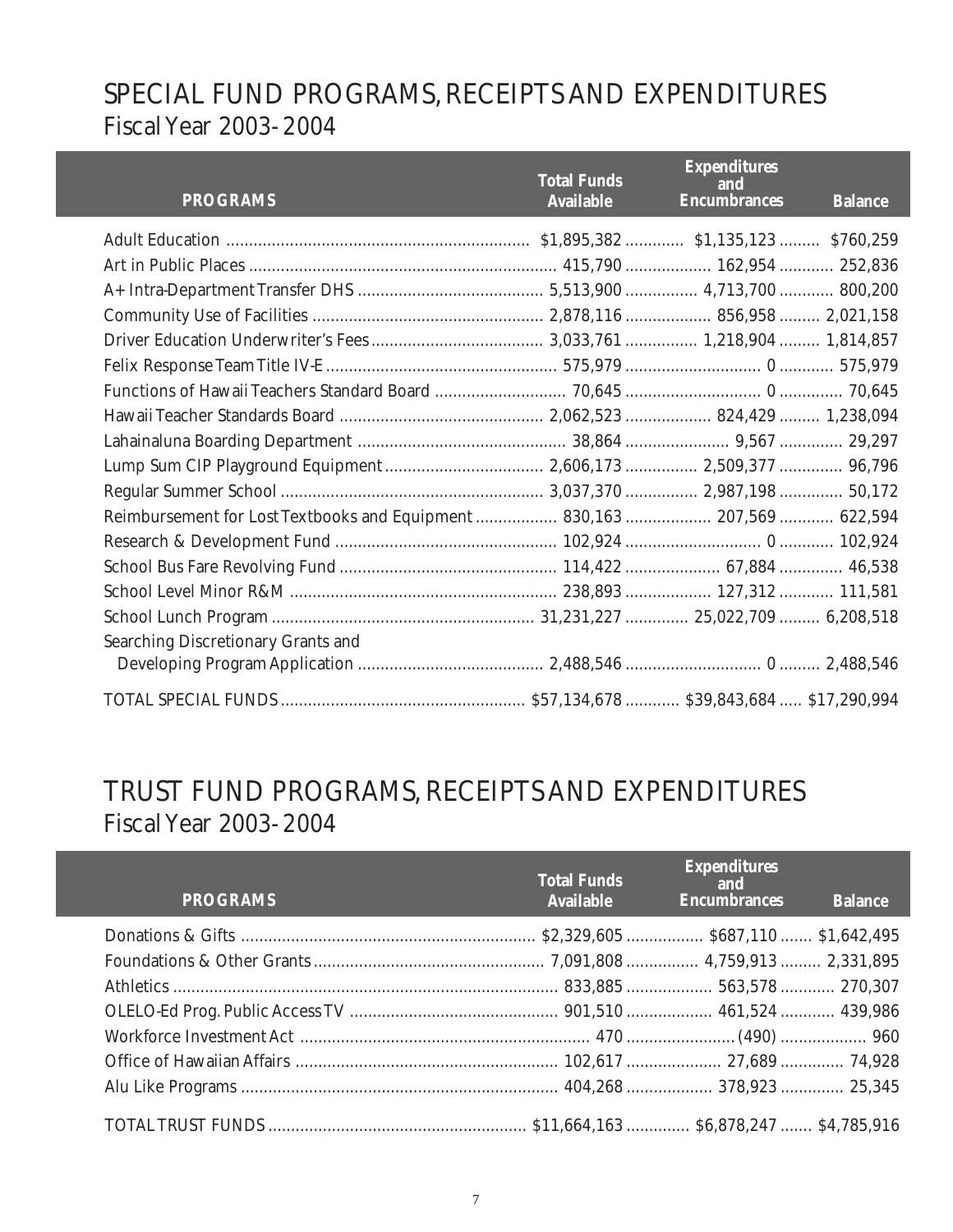## SCHOOL FOOD SERVICE PROGRAM

#### TOTAL LUNCHES SERVED - Fiscal Years 2002-2003 and 2003-2004

|                                  | <b>FY 2002-03</b> | <b>FY 2003-04</b> |
|----------------------------------|-------------------|-------------------|
| <b>Student Lunches - Paid</b>    | 10,735,370        | 10.743.492        |
| <b>Student Lunches - Free</b>    | 7,755,205         | 7,645,118         |
| <b>Student Lunches - Reduced</b> | 2.486.635         | 2,448,361         |
| <b>Adult and Other Lunches</b>   | 2.028.644         | 2,130,571         |
| Total                            | 23,005,854        | 22,967,542        |

#### TOTAL BREAKFASTS SERVED - Fiscal Years 2002-2003 and 2003-2004

|                                     | <b>FY 2002-03</b> | <b>FY 2003-04</b> |
|-------------------------------------|-------------------|-------------------|
| <b>Student Breakfasts - Paid</b>    | 2.248.281         | 2,276,377         |
| <b>Student Breakfasts - Free</b>    | 3,502,164         | 3,473,805         |
| <b>Student Breakfasts - Reduced</b> | 717.304           | 716,557           |
| <b>Adult Breakfasts</b>             | 196.640           | 204.653           |
| Total                               | 6.664.389         | 6,671,392         |

#### FINANCIAL HIGHLIGHTS - Fiscal Years 2002-2003 and 2003-2004

|                                   | FY 2002-03   |                |               | FY 2003-04 |
|-----------------------------------|--------------|----------------|---------------|------------|
|                                   | Amount       | <b>Percent</b> | <b>Amount</b> | Percent    |
| <b>SOURCE OF FUND</b>             |              |                |               |            |
| <b>General Fund</b>               | \$27,792,179 | 34.9           | \$9,879,662   | 11.9       |
| <b>Special Fund</b>               | 15,553,264   | 19.5           | 25,022,709    | 30.1       |
| <b>Federal Cash Subsidy</b>       | 32,292,508   | 40.5           | 44,279,686    | 53.4       |
| <b>Federal Commodities</b>        | 3,911,506    | 5.0            | 3,845,663     | 4.6        |
| <b>Other Fund</b>                 | 99.793       | 0.1            | $\bf{0}$      | 0.0        |
| <b>Total-Source of Fund</b>       | \$79,649,250 | 100.0          | \$83,027,720  | 100.0      |
| <b>EXPENDITURE CATEGORY</b>       |              |                |               |            |
| <b>Personal Services</b>          | \$35,936,383 | 45.1           | \$35,842,671  | 43.3       |
| <b>Fringe Benefit</b>             | 10,153,363   | 12.7           | 10,560,516    | 12.7       |
| Food                              | 25,021,382   | 31.4           | 27,563,736    | 33.2       |
| <b>Supplies</b>                   | 3,716,679    | 4.7            | 3,802,759     | 4.6        |
| <b>Other Expenses</b>             | 4,303,950    | 5.4            | 4,601,441     | 5.5        |
| Equipment                         | 517,493      | 0.7            | 656.597       | 0.7        |
| <b>Total-Expenditure Category</b> | \$79,649,250 | 100.0          | \$83,027,720  | 100.0      |

#### COST PER MEAL ANALYSIS - Fiscal Years 2002-2003 to 2003-2004

|                                 |                   | <b>LUNCH</b>      | <b>BREAKFAST</b> |                   |  |
|---------------------------------|-------------------|-------------------|------------------|-------------------|--|
|                                 | FY 2002-03        | FY 2003-04        | FY 2002-03       | FY 2003-04        |  |
| Per Meal - Source of Fund       |                   |                   |                  |                   |  |
| <b>General Fund</b>             | <b>S1.11</b>      | S <sub>0.29</sub> | <b>SO.08</b>     | S <sub>0.19</sub> |  |
| <b>Special Fund</b>             | 0.63              | 1.04              | 0.18             | 0.18              |  |
| <b>Federal Cash Subsidy</b>     | 1.10              | 1.64              | 0.91             | 0.89              |  |
| <b>Federal Commodities</b>      | 0.15              | 0.15              | 0.05             | 0.00              |  |
| <b>Total</b>                    | S <sub>2.99</sub> | <b>S3.12</b>      | \$1.22           | \$1.26            |  |
| Per Meal - Expenditure Category |                   |                   |                  |                   |  |
| <b>Personal Services</b>        | \$1.36            | \$1.34            | <b>SO.42</b>     | S <sub>0.42</sub> |  |
| <b>Fringe Benefit</b>           | 0.40              | 0.41              | 0.13             | 0.13              |  |
| Food                            | 0.86              | 0.93              | 0.47             | 0.48              |  |
| Other                           | 0.28              | 0.31              | 0.17             | 0.19              |  |
| <b>Indirect</b>                 | 0.09              | 0.13              | 0.03             | 0.04              |  |
| <b>Total</b>                    | S <sub>2.99</sub> | <b>S3.12</b>      | S1.22            | \$1.26            |  |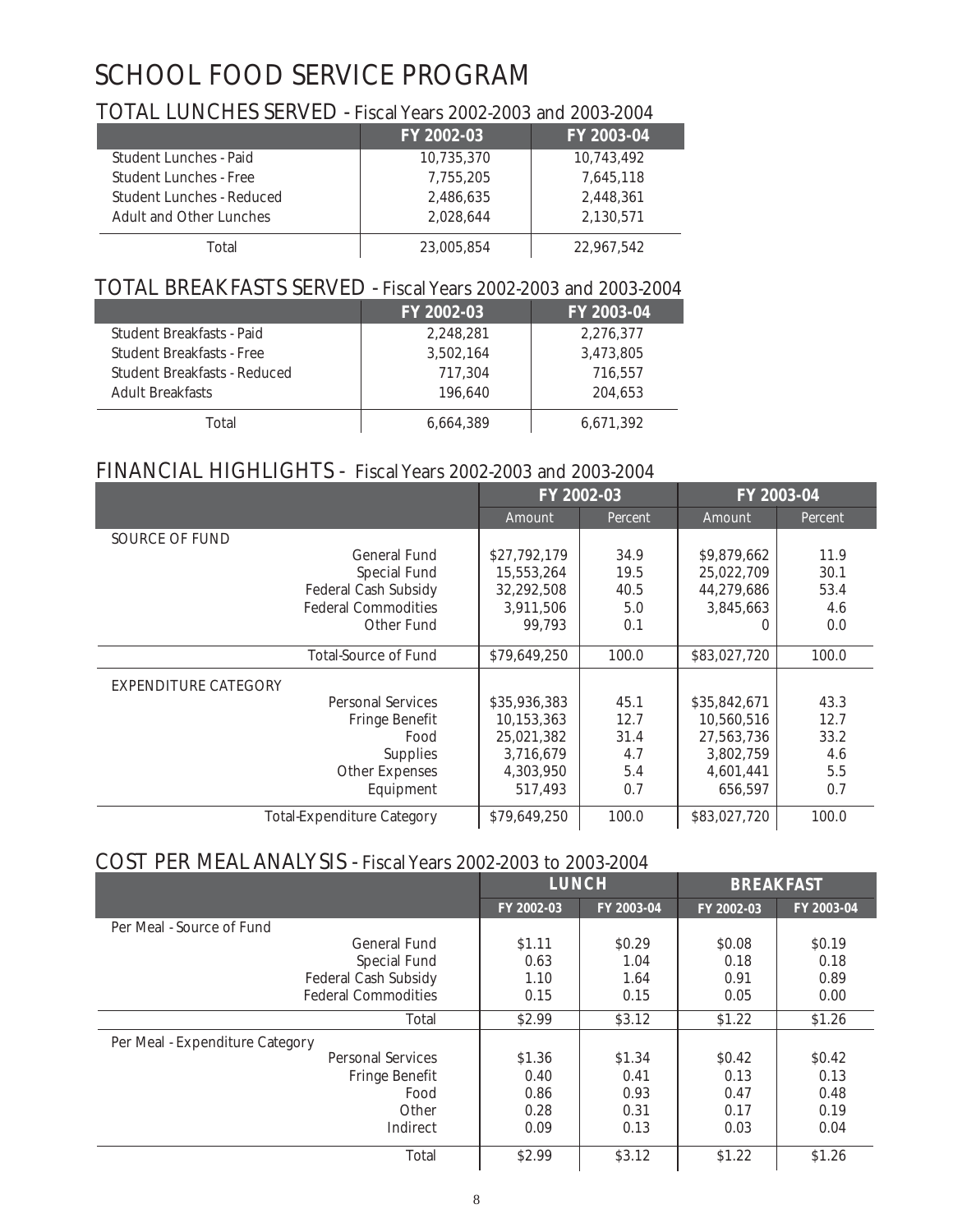#### LOCAL SCHOOL FUNDS (NON-APPROPRIATED) FISCAL YEAR 2003-2004

The Local School Funds includes Student Activities Programs composed of school activities that take place outside of the formal class period and are not requirements for class work or credit. More specifically, Local School funds are monies collected and maintained by the school as custodian for the students or other sources which generate monies that do not require deposit into the State Treasury. Typical activities fall under the fiscal categories of School Activity, Revenue Raising, Student Activities and Trust/Agency Funds.

| <b>SCHOOL FUNDS</b>     | <b>Balance</b><br><b>July 1, 2003</b> | <b>Receipts</b> | <b>Disbursements</b> | <b>Balance</b><br><b>June 30, 2004</b> |  |
|-------------------------|---------------------------------------|-----------------|----------------------|----------------------------------------|--|
| <b>School Activity</b>  | 2,091,146<br>\$                       | 4,481,375<br>S  | 4,471,005            | 2,101,516<br>S                         |  |
| <b>Revenue Raising</b>  | 571,200                               | 5,945,953       | 5,909,340            | 607,813                                |  |
| <b>Student Activity</b> | 4,286,663                             | 8,391,865       | 7,991,924            | 4,686,604                              |  |
| <b>Trust and Agency</b> | 6,237,462                             | 12,382,215      | 11,646,797           | 6,972,880                              |  |
| <b>TOTAL</b>            | 13,186,471<br>S                       | \$31,201,408    | \$30,019,066         | 14,368,813<br>S.                       |  |

#### **DEFINITION OF PROGRAMS**

| <b>School Activity</b>  | Funds used for administrative and/or educational purposes. These activities are<br>school-wide in nature (e.g., yearbook, newspaper fund, general school).                                                                                                          |
|-------------------------|---------------------------------------------------------------------------------------------------------------------------------------------------------------------------------------------------------------------------------------------------------------------|
| <b>Revenue Raising</b>  | Funds derived from projects specifically designed to produce revenue for the<br>school. Profits from these projects should be transferred to the appropriate fund<br>sub-account.                                                                                   |
| <b>Student Activity</b> | Funds held for various Student Organizations (e.g., Student Government dues,<br>class/grade level dues).                                                                                                                                                            |
| <b>Trust and Agency</b> | Trust funds created by gifts, grants, contributions, etc., which limit use to<br>designated purposes are temporary deposits held in suspense pending final<br>disposition [e.g., P.E. Uniform Sale, P.E. Towel rental, Excursions (bus fares,<br>admissions), etc.] |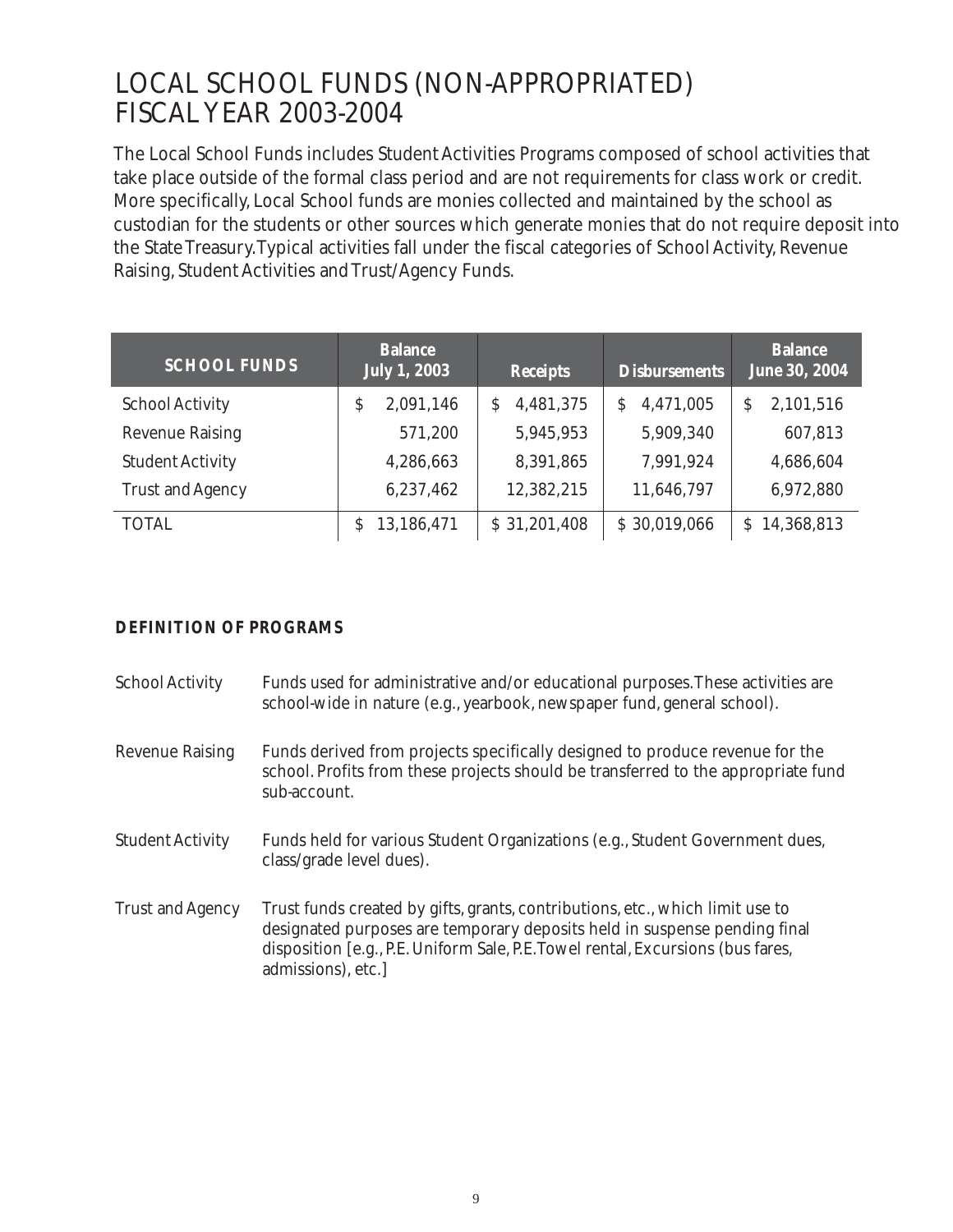# CIP ANNUAL REPORT

The objectives of the Department of Education's capital improvement program are 1) to provide facilities that are well placed, sufficient in number, flexible, functional, and creatively designed and 2) to insure that facilities accommodate population changes in residential areas throughout the state, support the educational program, and promote the health and safety of students, employees and the public.

There are three state agencies that provide support to the Department of Education in various phases of the Capital Improvements Program (CIP): The Department of Accounting and General Services (DAGS), the Department of Land and Natural Resources (DLNR), and the Department of Budget and Finance (B&F).

The following are some of the highlights of the department's CIP for the period July 1, 2003 to June 30, 2004.

- 1. Projects accepted totaled \$54,962,881. Included in this amount were 3 classrooms totaling \$396,454.
- 2. Projects under construction or in the bid process totaled \$310,978,725. These include 270 classrooms totaling \$112,384,144. Other major projects in construction include administration facilities for Mililani Ike Elementary, Kapolei High, Nanakuli IV Elementary, Keonepoko Elementary, Maui Waena Intermediate, and Leihoku Elementary Schools totaling \$12,081,326. Five dining facilities are being built for Kapolei High, Keaau High, Mililani Ike Elementary, Nanakuli IV Elementary, and Waipahu Intermediate totaling \$25,176,945. Also in construction are seven library facilities for Kapolei High, Keaau High, Waihee Elementary, Nanakuli IV Elementary, Mililani Ike Elementary, Keonepoko Elementary, and Lahainaluna High Schools totaling \$23,409,210. Three gymnasiums are being built for Kapolei High, Keaau High, and King Kekaulike High Schools totaling \$14,062,190. Three physical education/athletic facilities are under construction for Kapolei High, Keaau High, and King Kekaulike High Schools totaling \$25,009,948. Three restroom facilities are either under construction or in the process of award for Mililani Mauka Elementary, Laie Elementary, and Holomua Elementary Schools at an estimated cost of \$871,840. One museum is under construction for Nanakuli IV Elementary School at an estimated cost of \$404,759. One music building is under construction for Keaau Middle at an estimated cost of \$2,507.000. One media center is out to bid for Waianae High School at an estimated cost of \$1,278,455. Finally, two playcourts are under construction at Mililani Ike Elementary and Nanakuli IV Elementary Schools at a cost of \$4,624,240.
- 3. Projects currently under design total an estimated at \$91,152,026. Included in this total are 2 new elementary schools with an estimated total cost of \$49,927,000 and 19 classrooms with an estimated cost of \$14,499,996.

The Department of Accounting and General Services expended \$20,077,967 in Bond funds for repairs and maintenance of school facilities for the period ending June 30, 2004.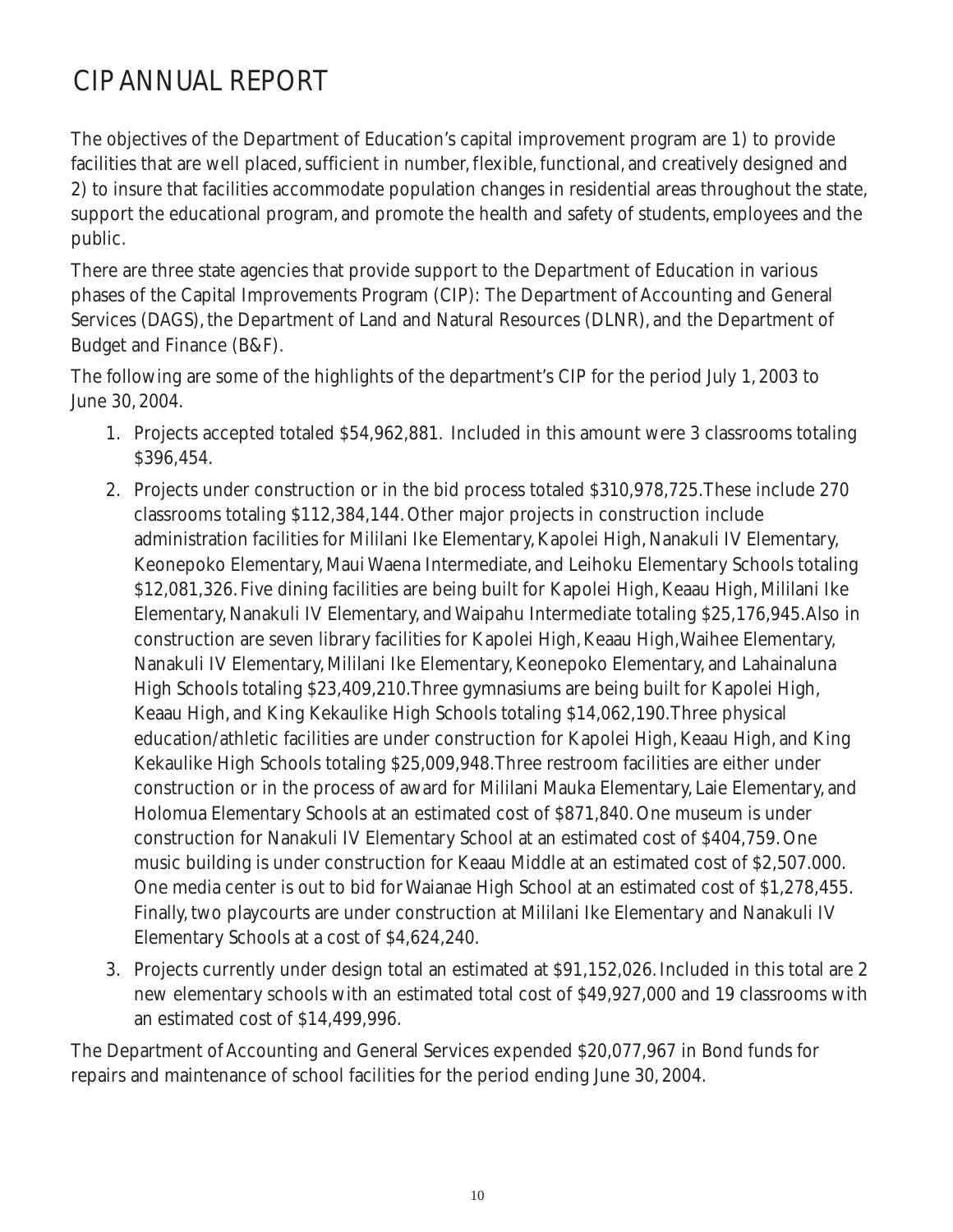## SUMMARY OF CAPITAL IMPROVEMENT PROJECTS - Fiscal Year 2002-03 and 2003-04

|                                              |                                | <b>FOOTAGE</b>                      |                    | <b>TOTAL COST</b>      |                        |  |
|----------------------------------------------|--------------------------------|-------------------------------------|--------------------|------------------------|------------------------|--|
|                                              | <b>Units</b>                   | <b>New and</b><br><b>Additional</b> | <b>Replacement</b> | FY2002-03              | FY 2003-04             |  |
| PROJECTS ACCEPTED                            |                                |                                     |                    |                        |                        |  |
| <b>Classrooms</b>                            | 3                              | 2,436                               |                    | \$4,670,142            | \$396,454              |  |
| Administration                               | $\mathbf{1}$                   | 1,218                               |                    | $\bf{0}$               | $\bf{0}$               |  |
| Kitchen/Dinning                              | $\bf{0}$                       | $\bf{0}$                            |                    | $\bf{0}$               | $\boldsymbol{0}$       |  |
| Library                                      | $\bf{0}$                       | $\bf{0}$                            |                    | $\bf{0}$               | $\bf{0}$               |  |
| <b>Restroom Facilities</b>                   | $\bf{0}$                       | $\bf{0}$                            |                    | $\bf{0}$               | $\boldsymbol{0}$       |  |
| Gymnasium                                    | $\mathbf{1}$                   | 27,919                              |                    | 8,635,377              | $\bf{0}$               |  |
| <b>Miscellaneous</b>                         |                                |                                     |                    | 18,466,486             | 54,566,427             |  |
| <b>TOTAL PROJECTS ACCEPTED</b>               | $\overline{5}$                 | 31,573                              | $\bf{0}$           | \$31,772,005           | \$54,962,881           |  |
| <b>PROJECTS</b>                              |                                |                                     |                    |                        |                        |  |
| <b>Under Construction</b>                    |                                |                                     |                    |                        |                        |  |
| <b>Classrooms</b>                            | 252                            | 319,509                             |                    | \$97,563,090           | \$104,446,950          |  |
| <b>Administration</b>                        | $\overline{5}$                 | 30,667                              |                    | 8,115,326              | 8,115,326              |  |
| Kitchen/Dining                               | $\overline{5}$                 | 77,686                              |                    | 18,550,145             | 25,176,945             |  |
| Library                                      | $\overline{7}$                 | 75,549                              |                    | 23,409,210             | 23,409,210             |  |
| P.E. Locker/Showers                          | $\mathbf{1}$                   | 10,683                              |                    | 3,091,948              | 3,091,948              |  |
| Gymnasium                                    | $\overline{3}$                 | 62,429                              |                    | 14,062,190             | 14,062,190             |  |
| <b>Athletic Facilities</b>                   | $\overline{2}$                 |                                     |                    | 21,918,000             | 21,918,000             |  |
| Playcourt<br><b>Restroom Facilities</b>      | $\overline{c}$                 | 14,391                              |                    | 4,624,240              | 4,624,240              |  |
|                                              | $\overline{c}$<br>$\mathbf{1}$ | 1,350                               |                    | 498,240                | 498,240                |  |
| <b>Museum</b>                                | $\mathbf{1}$                   | 1,374<br>6,336                      |                    | 404,759<br>$\bf{0}$    | 404,759                |  |
| <b>Music Building</b><br><b>Media Center</b> | $\mathbf{1}$                   | 3,269                               |                    | 1,240,000              | 2,507,000<br>1,278,455 |  |
| <b>Miscellaneous</b>                         |                                |                                     |                    | 62,858,131             | 69,609,746             |  |
|                                              |                                |                                     |                    |                        |                        |  |
| <b>Sub-Total Under Construction</b>          | 282                            | 603,243                             | $\bf{0}$           | \$256,335,279          | \$279,143,009          |  |
| Projects Out to Bid                          |                                |                                     |                    |                        |                        |  |
| <b>Classrooms</b>                            | 18                             | 14,435                              |                    | \$8,166,800            | \$7,937,194            |  |
| Administration                               | $\mathbf{1}$                   | $\boldsymbol{0}$                    |                    | $\bf{0}$               | 3,966,000              |  |
| <b>Kitchen/Dining</b>                        | $\bf{0}$                       | $\bf{0}$                            |                    | $\bf{0}$               | $\bf{0}$               |  |
| Library                                      | $\bf{0}$                       | $\bf{0}$                            |                    | $\bf{0}$               | $\bf{0}$               |  |
| <b>Restroom Facility</b>                     | $\mathbf{1}$                   | $\bf{0}$                            |                    | $\bf{0}$               | 373,600                |  |
| Gymnasium<br><b>Miscellaneous</b>            | $\bf{0}$                       | $\bf{0}$                            |                    | $\bf{0}$               | $\bf{0}$               |  |
|                                              |                                |                                     |                    | 7,379,992              | 19,558,922             |  |
| Sub-Total Out to Bid                         | 20                             | 14,435                              | $\pmb{0}$          | \$15,546,792           | \$31,835,716           |  |
| <b>Projects in Design</b>                    |                                |                                     |                    |                        |                        |  |
| <b>New Schools</b>                           | $\boldsymbol{2}$               |                                     |                    | \$0                    | \$49,927,000           |  |
| <b>Classrooms</b>                            | 19                             |                                     |                    | 14,840,916             | 14,499,996             |  |
| Administration<br>Cafeteria                  | $\overline{c}$                 |                                     |                    | 7,334,345              | $\bf{0}$               |  |
| Library                                      | $\mathbf{1}$<br>$\mathbf{1}$   |                                     |                    | 2,919,000<br>2,231,845 | $\bf{0}$<br>0          |  |
| <b>Music Building</b>                        | $\mathbf{1}$                   |                                     |                    | 2,507,000              | 0                      |  |
| Locker/Shower                                | 3                              |                                     |                    | 11,413,910             | $\boldsymbol{0}$       |  |
| <b>Temporary Facilities</b>                  | $\overline{c}$                 |                                     |                    | $\mathbf{0}$           | 0                      |  |
| <b>Special Ed Restroom</b>                   | $\mathbf{1}$                   |                                     |                    | 56,500                 | $\bf{0}$               |  |
| <b>Miscellaneous</b>                         |                                |                                     |                    | 63,853,160             | 26,725,030             |  |
| <b>Sub-Total Projects in Design</b>          | 32                             |                                     |                    | \$105,156,676          | \$91,152,026           |  |
| <b>Total Projects in Progress</b>            | 334                            | 617,678                             | $\pmb{0}$          | \$377,038,747          | \$402,130,751          |  |
| <b>Total Capital Improvements</b>            | 339                            | 649,251                             | $\pmb{0}$          | \$408,810,752          | \$457,093,632          |  |
| <b>Repair and Maintenance</b>                |                                |                                     |                    | \$35,357,868           | \$20,077,967           |  |
|                                              |                                |                                     |                    |                        |                        |  |